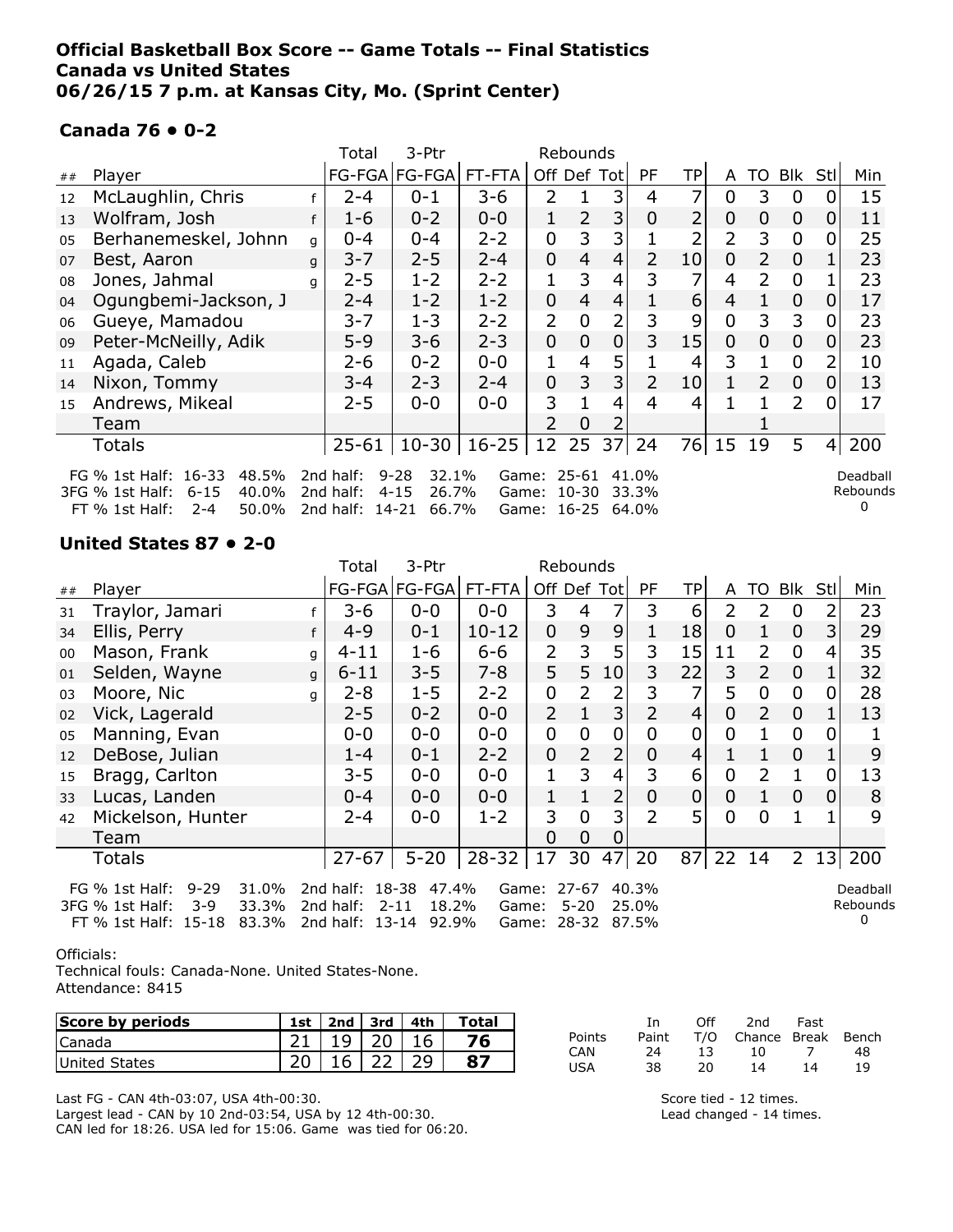# **Canada vs United States 06/26/15 7 p.m. at Kansas City, Mo. (Sprint Center) 1st PERIOD Play-by-Play (Page 1)**

|                | Time Score |                | Margin HOME/VISITOR                                                  |                | Time Score  |                 |                      | Margin HOME/VISITOR    |                                  |                                          |              |       |
|----------------|------------|----------------|----------------------------------------------------------------------|----------------|-------------|-----------------|----------------------|------------------------|----------------------------------|------------------------------------------|--------------|-------|
| 09:46          |            |                | MISSED 3 PTR by Mason, Frank                                         | 02:53          |             |                 |                      |                        |                                  | REBOUND (DEF) by Ogungbemi-Jackson, J    |              |       |
| 09:46          |            |                | REBOUND (DEF) by Berhanemeskel, Johnn                                |                | 02:42 13-16 | V3              |                      |                        |                                  | GOOD! LAYUP by Agada, Caleb [PNT]        |              |       |
| 09:22          |            |                | MISSED 3 PTR by Wolfram, Josh                                        | 02:20          |             |                 |                      |                        | TURNOVR by Vick, Lagerald        |                                          |              |       |
| 09:22          |            |                | REBOUND (DEF) by Ellis, Perry                                        | 02:13          |             |                 |                      |                        | FOUL by Bragg, Carlton (P1T3)    |                                          |              |       |
| 09:12          | $2 - 0$    | H <sub>2</sub> | GOOD! JUMPER by Ellis, Perry [PNT]                                   | 02:13          |             |                 |                      |                        |                                  | MISSED FT SHOT by Nixon, Tommy           |              |       |
| 09:12          |            |                | ASSIST by Mason, Frank                                               | 02:13          |             |                 |                      |                        |                                  | MISSED FT SHOT by Nixon, Tommy           |              |       |
| 08:50          |            |                | FOUL by Moore, Nic (P1T1)                                            | 02:13          |             |                 |                      |                        | REBOUND (DEF) by Bragg, Carlton  |                                          |              |       |
| 08:37          | $2-2$      | T 1            | GOOD! JUMPER by McLaughlin, Chris [PNT]                              | 02:03          |             |                 |                      |                        | FOUL by Selden, Wayne (P1T4)     |                                          |              |       |
| 08:37          |            |                | ASSIST by Berhanemeskel, Johnn                                       | 02:03          |             |                 |                      |                        | <b>TURNOVR by Selden, Wayne</b>  |                                          |              |       |
| 08:14          |            |                | FOUL by Jones, Jahmal (P1T1)                                         | 01:52          |             |                 |                      |                        |                                  | MISSED JUMPER by Andrews, Mikeal         |              |       |
| 08:14          | $3-2$      | H 1            | GOOD! FT SHOT by Ellis, Perry                                        | 01:52          |             |                 |                      |                        | REBOUND (DEF) by Ellis, Perry    |                                          |              |       |
| 08:14          |            |                | MISSED FT SHOT by Ellis, Perry                                       | 01:46          | $16 - 16$   | T <sub>3</sub>  |                      |                        | GOOD! 3 PTR by Mason, Frank [FB] |                                          |              |       |
| 08:14          |            |                | REBOUND (OFF) by Selden, Wayne                                       | 01:46          |             |                 |                      |                        | ASSIST by Selden, Wayne          |                                          |              |       |
| 08:03          |            |                | MISSED 3 PTR by Mason, Frank                                         | 01:29          | $16 - 18$   | V <sub>2</sub>  |                      |                        |                                  | GOOD! JUMPER by Ogungbemi-Jackson, J     |              |       |
| 08:03<br>07:54 |            |                | REBOUND (DEF) by Best, Aaron                                         | 01:29          |             |                 |                      |                        | ASSIST by Andrews, Mikeal        |                                          |              |       |
|                |            |                | MISSED 3 PTR by Best, Aaron                                          | 01:20          | $18-18$     | T 4             |                      |                        | GOOD! JUMPER by Bragg, Carlton   |                                          |              |       |
| 07:54<br>07:46 |            |                | REBOUND (DEF) by Traylor, Jamari<br>FOUL by McLaughlin, Chris (P1T2) | 01:20<br>01:04 |             |                 |                      | ASSIST by Moore, Nic   |                                  |                                          |              |       |
| 07:46          | $4 - 2$    | H <sub>2</sub> | GOOD! FT SHOT by Selden, Wayne                                       | 01:04          |             |                 |                      |                        | REBOUND (DEF) by Mason, Frank    | MISSED JUMPER by Andrews, Mikeal         |              |       |
| 07:46          |            |                | MISSED FT SHOT by Selden, Wayne                                      | 00:55          |             |                 |                      |                        | TURNOVR by Mason, Frank          |                                          |              |       |
| 07:46          |            |                | REBOUND (DEF) by Best, Aaron                                         | 00:54          |             |                 |                      |                        | STEAL by Agada, Caleb            |                                          |              |       |
| 07:39          |            |                | <b>TURNOVR by Best, Aaron</b>                                        | 00:47          |             |                 |                      |                        | MISSED 3 PTR by Agada, Caleb     |                                          |              |       |
| 07:38          |            |                | STEAL by Traylor, Jamari                                             | 00:47          |             |                 |                      |                        | REBOUND (DEF) by Ellis, Perry    |                                          |              |       |
| 07:34          |            |                | MISSED LAYUP by Traylor, Jamari                                      | 00:36          |             |                 |                      |                        | MISSED JUMPER by Moore, Nic      |                                          |              |       |
| 07:34          |            |                | REBOUND (DEF) by Berhanemeskel, Johnn                                | 00:36          |             |                 |                      |                        | REBOUND (OFF) by Bragg, Carlton  |                                          |              |       |
| 07:16          |            |                | MISSED 3 PTR by Berhanemeskel, Johnn                                 | 00:32          |             |                 |                      |                        | MISSED JUMPER by Bragg, Carlton  |                                          |              |       |
| 07:16          |            |                | REBOUND (DEF) by Mason, Frank                                        | 00:32          |             |                 |                      |                        | REBOUND (DEF) by Agada, Caleb    |                                          |              |       |
| 07:05          |            |                | MISSED JUMPER by Ellis, Perry                                        | 00:27          | 18-21       | V3              |                      |                        |                                  | GOOD! 3 PTR by Peter-McNeilly, Adik [FB] |              |       |
| 07:05          |            |                | REBOUND (DEF) by Agada, Caleb                                        | 00:27          |             |                 |                      |                        | ASSIST by Agada, Caleb           |                                          |              |       |
| 06:53          | $4 - 4$    | T <sub>2</sub> | GOOD! LAYUP by Jones, Jahmal [PNT]                                   | 00:06          |             |                 |                      |                        |                                  | FOUL by Peter-McNeilly, Adik (P1T4)      |              |       |
| 06:42          | $6-4$      | H <sub>2</sub> | GOOD! JUMPER by Ellis, Perry                                         | 00:01          | $20 - 21$   | V 1             |                      |                        |                                  | GOOD! LAYUP by Selden, Wayne [PNT]       |              |       |
| 06:42          |            |                | ASSIST by Mason, Frank                                               | 00:01          |             |                 |                      | ASSIST by Mason, Frank |                                  |                                          |              |       |
| 06:28          |            |                | MISSED LAYUP by Best, Aaron                                          |                |             |                 |                      |                        |                                  |                                          |              |       |
| 06:28          |            |                | REBOUND (DEF) by Ellis, Perry                                        |                |             |                 |                      | In                     | Off                              | 2nd                                      | Fast         |       |
| 06:21          | $9-4$      | H 5            | GOOD! 3 PTR by Selden, Wayne [FB]                                    |                |             | 1st period-only |                      | Paint                  | T/O                              | Chance                                   | <b>Break</b> | Bench |
| 06:21          |            |                | ASSIST by Mason, Frank                                               |                |             |                 | Canada               | 8                      | 5                                | 2                                        | 3            | 14    |
| 06:03<br>06:01 |            |                | TURNOVR by Jones, Jahmal                                             |                |             |                 | <b>United States</b> | 6                      | 2                                | 0                                        | 8            | 2     |
| 06:01          |            |                | STEAL by Mason, Frank<br>TURNOVR by Traylor, Jamari                  |                |             |                 |                      |                        |                                  |                                          |              |       |
| 05:59          |            |                | STEAL by Jones, Jahmal                                               |                |             |                 |                      |                        |                                  |                                          |              |       |
| 05:56          |            |                | MISSED 3 PTR by Best, Aaron                                          |                |             |                 |                      |                        |                                  |                                          |              |       |
| 05:56          |            |                | REBOUND (DEF) by Moore, Nic                                          |                |             |                 |                      |                        |                                  |                                          |              |       |
| 05:36          |            |                | MISSED 3 PTR by Selden, Wayne                                        |                |             |                 |                      |                        |                                  |                                          |              |       |
| 05:36          |            |                | REBOUND (DEF) by McLaughlin, Chris                                   |                |             |                 |                      |                        |                                  |                                          |              |       |
| 05:22          |            |                | <b>TURNOVR by Gueye, Mamadou</b>                                     |                |             |                 |                      |                        |                                  |                                          |              |       |
| 05:21          |            |                | STEAL by Ellis, Perry                                                |                |             |                 |                      |                        |                                  |                                          |              |       |
| 05:17          | $11 - 4$   | H 7            | GOOD! LAYUP by Mason, Frank [FB/PNT]                                 |                |             |                 |                      |                        |                                  |                                          |              |       |
| 05:17          |            |                | ASSIST by Moore, Nic                                                 |                |             |                 |                      |                        |                                  |                                          |              |       |
| 05:02          | $11 - 7$   | H 4            | GOOD! 3 PTR by Jones, Jahmal                                         |                |             |                 |                      |                        |                                  |                                          |              |       |
| 04:47          |            |                | FOUL by Jones, Jahmal (P2T3)                                         |                |             |                 |                      |                        |                                  |                                          |              |       |
| 04:47<br>04:47 | $12 - 7$   | H 5            | GOOD! FT SHOT by Ellis, Perry<br>ASSIST by Moore, Nic                |                |             |                 |                      |                        |                                  |                                          |              |       |
| 04:47          | $13 - 7$   | H 6            | GOOD! FT SHOT by Ellis, Perry                                        |                |             |                 |                      |                        |                                  |                                          |              |       |
| 04:25          |            |                | MISSED 3 PTR by Ogungbemi-Jackson, J                                 |                |             |                 |                      |                        |                                  |                                          |              |       |
| 04:25          |            |                | REBOUND (OFF) by Andrews, Mikeal                                     |                |             |                 |                      |                        |                                  |                                          |              |       |
| 04:21          | $13-9$     | H4             | GOOD! LAYUP by Andrews, Mikeal [PNT]                                 |                |             |                 |                      |                        |                                  |                                          |              |       |
| 04:11          |            |                | <b>TURNOVR by Manning, Evan</b>                                      |                |             |                 |                      |                        |                                  |                                          |              |       |
| 04:11          |            |                | STEAL by Agada, Caleb                                                |                |             |                 |                      |                        |                                  |                                          |              |       |
| 04:07          | 13-11      | H <sub>2</sub> | GOOD! JUMPER by Peter-McNeilly, Adik                                 |                |             |                 |                      |                        |                                  |                                          |              |       |
| 04:07          |            |                | ASSIST by Ogungbemi-Jackson, J                                       |                |             |                 |                      |                        |                                  |                                          |              |       |
| 03:45          |            |                | FOUL by Vick, Lagerald (P1T2)                                        |                |             |                 |                      |                        |                                  |                                          |              |       |
| 03:45          |            |                | TURNOVR by Vick, Lagerald                                            |                |             |                 |                      |                        |                                  |                                          |              |       |
| 03:32          | $13 - 14$  | V <sub>1</sub> | GOOD! 3 PTR by Nixon, Tommy                                          |                |             |                 |                      |                        |                                  |                                          |              |       |
| 03:32          |            |                | ASSIST by Agada, Caleb                                               |                |             |                 |                      |                        |                                  |                                          |              |       |
| 03:18          |            |                | TURNOVR by DeBose, Julian                                            |                |             |                 |                      |                        |                                  |                                          |              |       |
| 03:09<br>03:09 |            |                | MISSED JUMPER by Andrews, Mikeal<br>REBOUND (DEF) by DeBose, Julian  |                |             |                 |                      |                        |                                  |                                          |              |       |
| 02:54          |            |                | MISSED JUMPER by DeBose, Julian                                      |                |             |                 |                      |                        |                                  |                                          |              |       |
| 02:54          |            |                | <b>BLOCK by Andrews, Mikeal</b>                                      |                |             |                 |                      |                        |                                  |                                          |              |       |
|                |            |                |                                                                      |                |             |                 |                      |                        |                                  |                                          |              |       |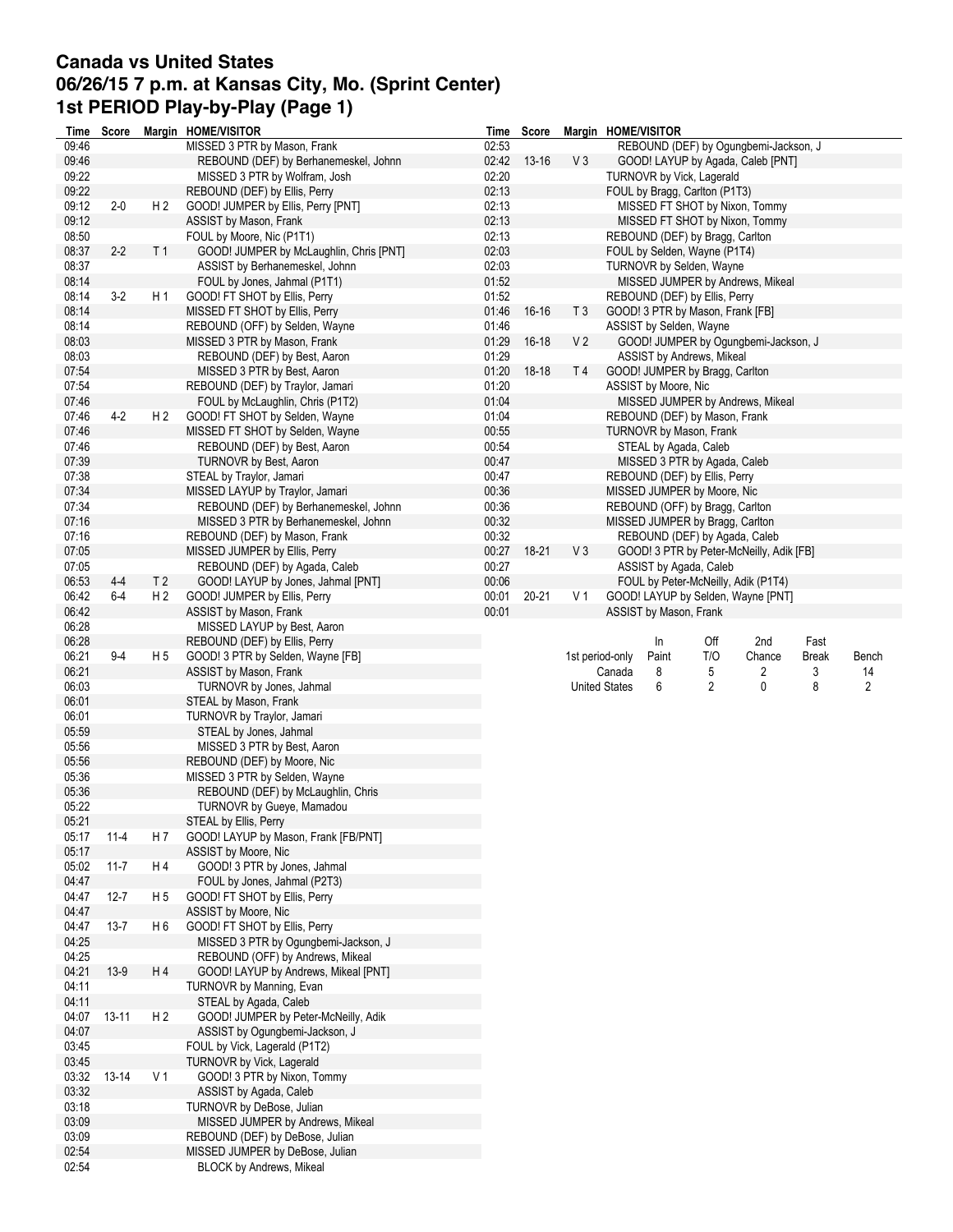# **Canada vs United States 06/26/15 7 p.m. at Kansas City, Mo. (Sprint Center) 2nd PERIOD Play-by-Play (Page 1)**

| Time  | Score |                | Margin HOME/VISITOR                   | Time  | Score     |                 | Margin HOME/VISITOR                           |
|-------|-------|----------------|---------------------------------------|-------|-----------|-----------------|-----------------------------------------------|
| 09:47 |       |                | TURNOVR by Nixon, Tommy               | 02:47 |           |                 | FOUL by Ogungbemi-Jackson, J (P1T10)          |
| 09:32 |       |                | MISSED JUMPER by Ellis, Perry         | 02:47 | 28-35     | V 7             | GOOD! FT SHOT by Moore, Nic                   |
| 09:32 |       |                | REBOUND (OFF) by Traylor, Jamari      | 02:47 | 29-35     | $V_6$           | GOOD! FT SHOT by Moore, Nic                   |
| 09:29 |       |                | MISSED TIP-IN by Traylor, Jamari      | 02:33 |           |                 | MISSED 3 PTR by Gueye, Mamadou                |
| 09:29 |       |                | REBOUND (DEF) by Best, Aaron          | 02:33 |           |                 | REBOUND (DEF) by Mason, Frank                 |
| 09:17 |       |                | MISSED 3 PTR by Berhanemeskel, Johnn  | 02:24 |           |                 | MISSED JUMPER by Ellis, Perry                 |
| 09:17 |       |                | REBOUND (OFF) by McLaughlin, Chris    | 02:24 |           |                 | BLOCK by Gueye, Mamadou                       |
| 09:13 |       |                | TURNOVR by McLaughlin, Chris          | 02:22 |           |                 | REBOUND (OFF) by Mason, Frank                 |
| 09:12 |       |                | STEAL by Ellis, Perry                 | 02:22 |           |                 | FOUL by Peter-McNeilly, Adik (P2T11)          |
| 09:12 |       |                | FOUL by McLaughlin, Chris (P2T5)      | 02:22 | 30-35     | V <sub>5</sub>  | GOOD! FT SHOT by Mason, Frank                 |
| 09:01 |       |                | MISSED JUMPER by Traylor, Jamari      | 02:22 | $31 - 35$ | V 4             | GOOD! FT SHOT by Mason, Frank                 |
| 09:01 |       |                | REBOUND (DEF) by Nixon, Tommy         | 02:05 |           |                 | TURNOVR by Berhanemeskel, Johnn               |
| 08:47 |       |                | FOUL by Moore, Nic (P2T5)             | 02:03 |           |                 | STEAL by Ellis, Perry                         |
| 08:47 | 20-22 | V <sub>2</sub> | GOOD! FT SHOT by Nixon, Tommy         | 02:01 |           |                 | FOUL by Gueye, Mamadou (P1T12)                |
| 08:47 | 20-23 | V3             | GOOD! FT SHOT by Nixon, Tommy         | 02:01 | 32-35     | V <sub>3</sub>  | GOOD! FT SHOT by Selden, Wayne                |
| 08:29 |       |                | MISSED 3 PTR by Ellis, Perry          | 02:01 | 33-35     | V <sub>2</sub>  | GOOD! FT SHOT by Selden, Wayne                |
| 08:29 |       |                | REBOUND (OFF) by Mason, Frank         | 01:36 |           |                 | TURNOVR by (TEAM)                             |
| 08:18 |       |                |                                       | 01:36 |           |                 | <b>TIMEOUT TEAM</b>                           |
|       |       |                | FOUL by Andrews, Mikeal (P1T6)        |       |           |                 |                                               |
| 08:18 |       |                | MISSED FT SHOT by Ellis, Perry        | 01:14 | 36-35     | H <sub>1</sub>  | GOOD! 3 PTR by Selden, Wayne                  |
| 08:18 | 21-23 | V <sub>2</sub> | GOOD! FT SHOT by Ellis, Perry         | 01:14 |           |                 | ASSIST by Mason, Frank                        |
| 08:09 | 21-26 | V 5            | GOOD! 3 PTR by Ogungbemi-Jackson, J   | 01:01 | 36-37     | V <sub>1</sub>  | GOOD! JUMPER by Gueye, Mamadou [PNT]          |
| 07:53 |       |                | MISSED JUMPER by Selden, Wayne        | 00:34 |           |                 | MISSED JUMPER by Mason, Frank                 |
| 07:53 |       |                | REBOUND (DEF) by Ogungbemi-Jackson, J | 00:34 |           |                 | REBOUND (DEF) by Andrews, Mikeal              |
| 07:45 | 21-29 | V8             | GOOD! 3 PTR by Best, Aaron            | 00:10 | 36-40     | V <sub>4</sub>  | GOOD! 3 PTR by Best, Aaron                    |
| 07:45 |       |                | ASSIST by Ogungbemi-Jackson, J        | 00:10 |           |                 | ASSIST by Berhanemeskel, Johnn                |
| 07:40 |       |                | TIMEOUT TEAM                          | 00:02 |           |                 | MISSED 3 PTR by Mason, Frank                  |
| 07:22 |       |                | MISSED 3 PTR by Vick, Lagerald        | 00:02 |           |                 | REBOUND (OFF) by Traylor, Jamari              |
| 07:22 |       |                | REBOUND (DEF) by Best, Aaron          |       |           |                 |                                               |
| 07:07 |       |                | TURNOVR by Nixon, Tommy               |       |           |                 | Off<br>2nd<br>Fast<br>In                      |
| 06:49 |       |                | MISSED JUMPER by Lucas, Landen        |       |           | 2nd period-only | T/O<br>Chance<br>Paint<br>Break<br>Bench      |
| 06:49 |       |                | REBOUND (DEF) by Berhanemeskel, Johnn |       |           |                 | Canada<br>6<br>2<br>0<br>13<br>4              |
| 06:34 |       |                | MISSED JUMPER by Ogungbemi-Jackson, J |       |           |                 | 5<br>4<br><b>United States</b><br>2<br>7<br>0 |
| 06:34 |       |                | REBOUND (DEF) by Lucas, Landen        |       |           |                 |                                               |
| 06:17 |       |                | FOUL by Best, Aaron (P1T7)            |       |           |                 |                                               |
| 06:17 | 22-29 | V 7            | GOOD! FT SHOT by DeBose, Julian       |       |           |                 |                                               |
| 06:17 | 23-29 | $V_6$          | GOOD! FT SHOT by DeBose, Julian       |       |           |                 |                                               |
| 06:04 |       |                | <b>TURNOVR by Andrews, Mikeal</b>     |       |           |                 |                                               |
| 06:02 |       |                | STEAL by DeBose, Julian               |       |           |                 |                                               |
| 06:02 |       |                | TIMEOUT TEAM                          |       |           |                 |                                               |
| 05:46 |       |                | TURNOVR by Bragg, Carlton             |       |           |                 |                                               |
| 05:37 |       |                | TURNOVR by Gueye, Mamadou             |       |           |                 |                                               |
| 05:27 |       |                | MISSED LAYUP by Lucas, Landen         |       |           |                 |                                               |
|       |       |                |                                       |       |           |                 |                                               |
| 05:27 |       |                | BLOCK by Gueye, Mamadou               |       |           |                 |                                               |
| 05:25 |       |                | REBOUND (OFF) by Lucas, Landen        |       |           |                 |                                               |
| 05:18 |       |                | FOUL by Andrews, Mikeal (P2T8)        |       |           |                 |                                               |
| 05:12 | 25-29 | V 4            | GOOD! JUMPER by DeBose, Julian [PNT]  |       |           |                 |                                               |
| 05:12 |       |                | ASSIST by Mason, Frank                |       |           |                 |                                               |
| 04:46 |       |                | MISSED LAYUP by Gueye, Mamadou        |       |           |                 |                                               |
| 04:46 |       |                | REBOUND (OFF) by Andrews, Mikeal      |       |           |                 |                                               |
| 04:44 | 25-31 | V6             | GOOD! TIP-IN by Andrews, Mikeal [PNT] |       |           |                 |                                               |
| 04:38 |       |                | TURNOVR by Bragg, Carlton             |       |           |                 |                                               |
| 04:19 | 25-33 | V8             | GOOD! JUMPER by Gueye, Mamadou        |       |           |                 |                                               |
| 04:04 |       |                | MISSED JUMPER by Mickelson, Hunter    |       |           |                 |                                               |
| 04:04 |       |                | REBOUND (DEF) by Jones, Jahmal        |       |           |                 |                                               |
| 03:57 |       |                | MISSED 3 PTR by Peter-McNeilly, Adik  |       |           |                 |                                               |
| 03:57 |       |                | REBOUND (OFF) by Agada, Caleb         |       |           |                 |                                               |
| 03:54 | 25-35 | $V$ 10         | GOOD! TIP-IN by Agada, Caleb [PNT]    |       |           |                 |                                               |
| 03:43 |       |                | FOUL by Agada, Caleb (P1T9)           |       |           |                 |                                               |
| 03:43 |       |                | TIMEOUT TEAM                          |       |           |                 |                                               |
| 03:43 | 26-35 | V9             | GOOD! FT SHOT by Mason, Frank         |       |           |                 |                                               |
| 03:43 | 27-35 | V8             | GOOD! FT SHOT by Mason, Frank         |       |           |                 |                                               |
| 03:24 |       |                | TURNOVR by Agada, Caleb               |       |           |                 |                                               |
| 03:23 |       |                | STEAL by Traylor, Jamari              |       |           |                 |                                               |
|       |       |                |                                       |       |           |                 |                                               |
| 03:22 |       |                | FOUL by Selden, Wayne (P2T6)          |       |           |                 |                                               |
| 03:22 |       |                | <b>TURNOVR by Selden, Wayne</b>       |       |           |                 |                                               |
| 02:57 |       |                | MISSED JUMPER by Agada, Caleb         |       |           |                 |                                               |
| 02:57 |       |                | REBOUND (OFF) by Gueye, Mamadou       |       |           |                 |                                               |
| 02:52 |       |                | MISSED TIP-IN by Gueye, Mamadou       |       |           |                 |                                               |
| 02:52 |       |                | REBOUND (DEF) by Moore, Nic           |       |           |                 |                                               |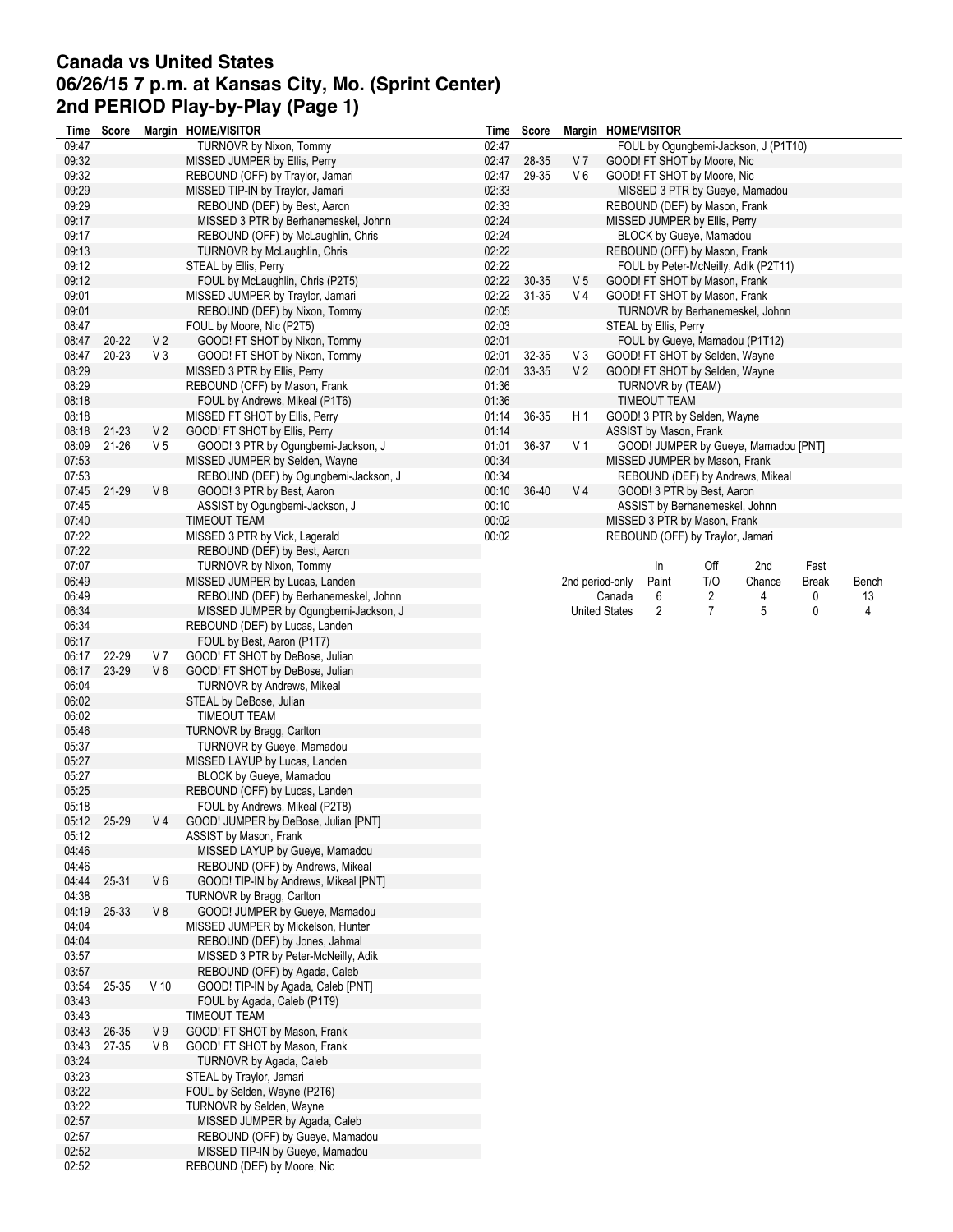# **Canada vs United States 06/26/15 7 p.m. at Kansas City, Mo. (Sprint Center) 3rd PERIOD Play-by-Play (Page 1)**

|                | Time Score |                | Margin HOME/VISITOR                                      |                | Time Score |                 |                      | Margin HOME/VISITOR      |                                    |                                                                               |              |       |
|----------------|------------|----------------|----------------------------------------------------------|----------------|------------|-----------------|----------------------|--------------------------|------------------------------------|-------------------------------------------------------------------------------|--------------|-------|
| 09:46          |            |                | TURNOVR by Best, Aaron                                   | 02:30          |            |                 |                      | ASSIST by DeBose, Julian |                                    |                                                                               |              |       |
| 09:45          |            |                | STEAL by Mason, Frank                                    | 02:13          |            |                 |                      |                          | FOUL by Bragg, Carlton (P2T4)      |                                                                               |              |       |
| 09:35          | 38-40      | V <sub>2</sub> | GOOD! JUMPER by Traylor, Jamari [PNT]                    | 02:07          | 54-56      | V <sub>2</sub>  |                      |                          |                                    | GOOD! 3 PTR by Peter-McNeilly, Adik                                           |              |       |
| 09:35          |            |                | ASSIST by Moore, Nic                                     | 02:07          |            |                 |                      |                          | ASSIST by Jones, Jahmal            |                                                                               |              |       |
| 09:15          |            |                | TURNOVR by McLaughlin, Chris                             | 01:52          |            |                 |                      |                          | FOUL by Andrews, Mikeal (P3T4)     |                                                                               |              |       |
| 09:13          |            |                | STEAL by Mason, Frank                                    | 01:40          |            |                 |                      |                          | TURNOVR by Lucas, Landen           |                                                                               |              |       |
| 09:12          |            |                | FOUL by Jones, Jahmal (P3T1)                             | 01:26          |            |                 |                      |                          | FOUL by Mason, Frank (P2T5)        |                                                                               |              |       |
| 09:12          | 39-40      | V <sub>1</sub> | GOOD! FT SHOT by Selden, Wayne                           | 01:26          | 54-57      | V <sub>3</sub>  |                      |                          |                                    | GOOD! FT SHOT by Berhanemeskel, Johnn                                         |              |       |
| 09:12          | 40-40      | T <sub>5</sub> | GOOD! FT SHOT by Selden, Wayne                           | 01:26          | 54-58      | V 4             |                      |                          |                                    | GOOD! FT SHOT by Berhanemeskel, Johnn                                         |              |       |
| 08:49          | 40-42      | V <sub>2</sub> | GOOD! JUMPER by Best, Aaron [PNT]                        | 01:14          |            |                 |                      |                          | MISSED LAYUP by Lucas, Landen      |                                                                               |              |       |
| 08:36          | 42-42      | T6             | GOOD! JUMPER by Ellis, Perry [PNT]                       | 01:14          |            |                 |                      |                          |                                    | REBOUND (OFF) by Mickelson, Hunter                                            |              |       |
| 08:36          |            |                | ASSIST by Traylor, Jamari                                | 01:11          |            |                 |                      |                          | MISSED TIP-IN by Mickelson, Hunter |                                                                               |              |       |
| 08:17<br>08:17 |            |                | MISSED 3 PTR by McLaughlin, Chris                        | 01:11          | 54-60      | $V_6$           |                      |                          |                                    | REBOUND (DEF) by Ogungbemi-Jackson, J<br>GOOD! LAYUP by Nixon, Tommy [FB/PNT] |              |       |
| 08:07          |            |                | REBOUND (DEF) by Ellis, Perry<br>TURNOVR by Mason, Frank | 01:08<br>01:08 |            |                 |                      |                          | ASSIST by Ogungbemi-Jackson, J     |                                                                               |              |       |
| 07:59          | 42-45      | V3             | GOOD! 3 PTR by Gueye, Mamadou                            | 00:51          |            |                 |                      |                          | MISSED 3 PTR by Vick, Lagerald     |                                                                               |              |       |
| 07:46          | 45-45      | T 7            | GOOD! 3 PTR by Moore, Nic                                | 00:51          |            |                 |                      |                          | REBOUND (OFF) by Selden, Wayne     |                                                                               |              |       |
| 07:29          |            |                | FOUL by McLaughlin, Chris (P3T2)                         | 00:48          |            |                 |                      |                          | MISSED JUMPER by Selden, Wayne     |                                                                               |              |       |
| 07:29          |            |                | TURNOVR by McLaughlin, Chris                             | 00:48          |            |                 |                      |                          | REBOUND (OFF) by Vick, Lagerald    |                                                                               |              |       |
| 07:12          | 47-45      | H 2            | GOOD! DUNK by Traylor, Jamari [PNT]                      | 00:45          |            |                 |                      |                          | MISSED LAYUP by Vick, Lagerald     |                                                                               |              |       |
| 07:12          |            |                | ASSIST by Mason, Frank                                   | 00:45          |            |                 |                      |                          | REBOUND (OFF) by Selden, Wayne     |                                                                               |              |       |
| 06:56          |            |                | FOUL by Mason, Frank (P1T1)                              | 00:44          |            |                 |                      |                          | MISSED JUMPER by Selden, Wayne     |                                                                               |              |       |
| 06:56          | 47-46      | H1             | GOOD! FT SHOT by Peter-McNeilly, Adik                    | 00:44          |            |                 |                      |                          | REBOUND (DEF) by Nixon, Tommy      |                                                                               |              |       |
| 06:56          |            |                | ASSIST by Ogungbemi-Jackson, J                           | 00:28          |            |                 |                      |                          | MISSED 3 PTR by Nixon, Tommy       |                                                                               |              |       |
| 06:56          | 47-47      | T8             | GOOD! FT SHOT by Peter-McNeilly, Adik                    | 00:28          |            |                 |                      |                          | REBOUND (DEF) by Selden, Wayne     |                                                                               |              |       |
| 06:56          |            |                | MISSED FT SHOT by Peter-McNeilly, Adik                   | 00:24          |            |                 |                      |                          | FOUL by Nixon, Tommy (P1T5)        |                                                                               |              |       |
| 06:56          |            |                | REBOUND (DEF) by Ellis, Perry                            | 00:24          | 55-60      | V 5             |                      |                          | GOOD! FT SHOT by Selden, Wayne     |                                                                               |              |       |
| 06:49          |            |                | MISSED 3 PTR by Moore, Nic                               | 00:24          | 56-60      | V <sub>4</sub>  |                      |                          | GOOD! FT SHOT by Selden, Wayne     |                                                                               |              |       |
| 06:49          |            |                | REBOUND (DEF) by Wolfram, Josh                           | 00:09          |            |                 |                      |                          | MISSED 3 PTR by Jones, Jahmal      |                                                                               |              |       |
| 06:36          |            |                | TURNOVR by Gueye, Mamadou                                | 00:09          |            |                 |                      |                          | REBOUND (DEF) by Selden, Wayne     |                                                                               |              |       |
| 06:24          |            |                | MISSED JUMPER by Mason, Frank                            | 00:01          | 58-60      | V 2             |                      |                          |                                    | GOOD! LAYUP by Mickelson, Hunter [PNT]                                        |              |       |
| 06:24          |            |                | REBOUND (DEF) by Ogungbemi-Jackson, J                    | 00:01          |            |                 |                      | ASSIST by Mason, Frank   |                                    |                                                                               |              |       |
| 06:11          |            |                | FOUL by Ellis, Perry (P1T2)                              |                |            |                 |                      |                          |                                    |                                                                               |              |       |
| 06:11          | 47-48      | V <sub>1</sub> | GOOD! FT SHOT by Ogungbemi-Jackson, J                    |                |            |                 |                      | In                       | Off                                | 2nd                                                                           | Fast         |       |
| 06:11          |            |                | MISSED FT SHOT by Ogungbemi-Jackson, J                   |                |            | 3rd period-only |                      | Paint                    | T/O                                | Chance                                                                        | <b>Break</b> | Bench |
| 06:11          |            |                | REBOUND (DEF) by Ellis, Perry                            |                |            |                 | Canada               | 6                        | 5                                  | 0                                                                             | 2            | 14    |
| 05:54          | 49-48      | H 1            | GOOD! LAYUP by Ellis, Perry [PNT]                        |                |            |                 | <b>United States</b> | 12                       | 6                                  | 2                                                                             | 0            | 4     |
| 05:54          |            |                | ASSIST by Moore, Nic                                     |                |            |                 |                      |                          |                                    |                                                                               |              |       |
| 05:35          | 49-50      | V <sub>1</sub> | GOOD! LAYUP by Wolfram, Josh [PNT]                       |                |            |                 |                      |                          |                                    |                                                                               |              |       |
| 05:35          |            |                | ASSIST by Agada, Caleb                                   |                |            |                 |                      |                          |                                    |                                                                               |              |       |
| 05:25          |            |                | MISSED 3 PTR by Mason, Frank                             |                |            |                 |                      |                          |                                    |                                                                               |              |       |
| 05:25          |            |                | REBOUND (DEF) by Agada, Caleb                            |                |            |                 |                      |                          |                                    |                                                                               |              |       |
| 05:01          |            |                | TURNOVR by Ogungbemi-Jackson, J                          |                |            |                 |                      |                          |                                    |                                                                               |              |       |
| 05:00          |            |                | STEAL by Selden, Wayne                                   |                |            |                 |                      |                          |                                    |                                                                               |              |       |
| 04:59          |            |                | FOUL by Berhanemeskel, Johnn (P1T3)                      |                |            |                 |                      |                          |                                    |                                                                               |              |       |
| 04:51          |            |                | MISSED 3 PTR by Moore, Nic                               |                |            |                 |                      |                          |                                    |                                                                               |              |       |
| 04:51          |            |                | REBOUND (DEF) by Agada, Caleb                            |                |            |                 |                      |                          |                                    |                                                                               |              |       |
| 04:30          |            |                | MISSED 3 PTR by Agada, Caleb                             |                |            |                 |                      |                          |                                    |                                                                               |              |       |
| 04:30          |            |                | REBOUND (DEF) by DeBose, Julian                          |                |            |                 |                      |                          |                                    |                                                                               |              |       |
| 04:15          |            |                | MISSED JUMPER by DeBose, Julian                          |                |            |                 |                      |                          |                                    |                                                                               |              |       |
| 04:15          |            |                | BLOCK by Andrews, Mikeal                                 |                |            |                 |                      |                          |                                    |                                                                               |              |       |
| 04:13          |            |                | REBOUND (DEF) by Wolfram, Josh                           |                |            |                 |                      |                          |                                    |                                                                               |              |       |
| 04:11          |            |                | FOUL by Vick, Lagerald (P2T3)                            |                |            |                 |                      |                          |                                    |                                                                               |              |       |
| 03:57          |            |                | MISSED JUMPER by Agada, Caleb                            |                |            |                 |                      |                          |                                    |                                                                               |              |       |
| 03:57          |            |                | REBOUND (DEF) by Vick, Lagerald                          |                |            |                 |                      |                          |                                    |                                                                               |              |       |
| 03:47          |            |                | MISSED 3 PTR by DeBose, Julian                           |                |            |                 |                      |                          |                                    |                                                                               |              |       |
| 03:47          |            |                | REBOUND (OFF) by Vick, Lagerald                          |                |            |                 |                      |                          |                                    |                                                                               |              |       |
| 03:44          | 51-50      | H 1            | GOOD! LAYUP by Vick, Lagerald [PNT]                      |                |            |                 |                      |                          |                                    |                                                                               |              |       |
| 03:23          |            |                | MISSED 3 PTR by Berhanemeskel, Johnn                     |                |            |                 |                      |                          |                                    |                                                                               |              |       |
| 03:23          |            |                | REBOUND (OFF) by Wolfram, Josh                           |                |            |                 |                      |                          |                                    |                                                                               |              |       |
| 03:19          |            |                | MISSED DUNK by Wolfram, Josh                             |                |            |                 |                      |                          |                                    |                                                                               |              |       |
| 03:19          |            |                | REBOUND (OFF) by (TEAM)                                  |                |            |                 |                      |                          |                                    |                                                                               |              |       |
| 03:14          |            |                | MISSED JUMPER by Wolfram, Josh                           |                |            |                 |                      |                          |                                    |                                                                               |              |       |
| 03:14          |            |                | REBOUND (DEF) by Bragg, Carlton                          |                |            |                 |                      |                          |                                    |                                                                               |              |       |
| 02:57          |            |                | MISSED JUMPER by Lucas, Landen                           |                |            |                 |                      |                          |                                    |                                                                               |              |       |
| 02:57          |            |                | REBOUND (DEF) by Nixon, Tommy                            |                |            |                 |                      |                          |                                    |                                                                               |              |       |
| 02:47          | 51-53      | V <sub>2</sub> | GOOD! 3 PTR by Nixon, Tommy                              |                |            |                 |                      |                          |                                    |                                                                               |              |       |
| 02:47          |            |                | ASSIST by Jones, Jahmal                                  |                |            |                 |                      |                          |                                    |                                                                               |              |       |
| 02:30          | 54-53      | H 1            | GOOD! 3 PTR by Selden, Wayne                             |                |            |                 |                      |                          |                                    |                                                                               |              |       |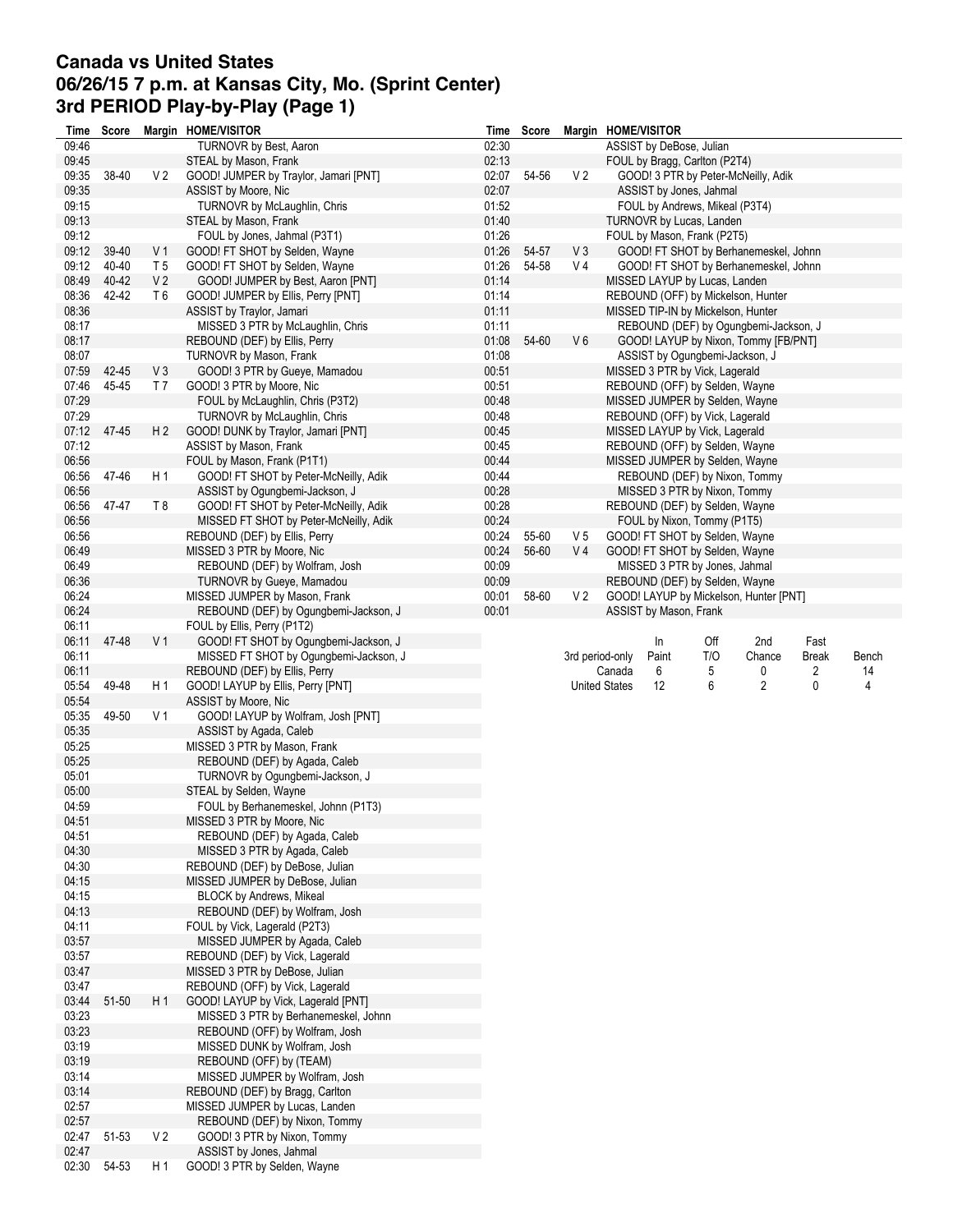# **Canada vs United States 06/26/15 7 p.m. at Kansas City, Mo. (Sprint Center) 4th PERIOD Play-by-Play (Page 1)**

| Time  | Score |                | Margin HOME/VISITOR                    |       | Time Score  |                 | Margin HOME/VISITOR  |                         |                               |                                                                                                                                                                                                                                                                                                                                                                                                                                                                                                                                                                                                                                                                                                                                                                                                                                                                                                                                                                                                                                                                                                                                                                                                                                                                                                                                                                                                                                                                                                                                                                        |  |  |
|-------|-------|----------------|----------------------------------------|-------|-------------|-----------------|----------------------|-------------------------|-------------------------------|------------------------------------------------------------------------------------------------------------------------------------------------------------------------------------------------------------------------------------------------------------------------------------------------------------------------------------------------------------------------------------------------------------------------------------------------------------------------------------------------------------------------------------------------------------------------------------------------------------------------------------------------------------------------------------------------------------------------------------------------------------------------------------------------------------------------------------------------------------------------------------------------------------------------------------------------------------------------------------------------------------------------------------------------------------------------------------------------------------------------------------------------------------------------------------------------------------------------------------------------------------------------------------------------------------------------------------------------------------------------------------------------------------------------------------------------------------------------------------------------------------------------------------------------------------------------|--|--|
| 09:51 |       |                | FOUL by McLaughlin, Chris (P4T6)       | 04:31 | 73-66       | H 7             |                      |                         | GOOD! FT SHOT by Mason, Frank |                                                                                                                                                                                                                                                                                                                                                                                                                                                                                                                                                                                                                                                                                                                                                                                                                                                                                                                                                                                                                                                                                                                                                                                                                                                                                                                                                                                                                                                                                                                                                                        |  |  |
| 09:51 | 59-60 | V <sub>1</sub> | GOOD! FT SHOT by Ellis, Perry          | 04:17 | 73-68       | H 5             |                      |                         |                               |                                                                                                                                                                                                                                                                                                                                                                                                                                                                                                                                                                                                                                                                                                                                                                                                                                                                                                                                                                                                                                                                                                                                                                                                                                                                                                                                                                                                                                                                                                                                                                        |  |  |
| 09:51 | 60-60 | T 9            | GOOD! FT SHOT by Ellis, Perry          | 04:17 |             |                 |                      |                         | ASSIST by Jones, Jahmal       |                                                                                                                                                                                                                                                                                                                                                                                                                                                                                                                                                                                                                                                                                                                                                                                                                                                                                                                                                                                                                                                                                                                                                                                                                                                                                                                                                                                                                                                                                                                                                                        |  |  |
| 09:30 |       |                | MISSED 3 PTR by Gueye, Mamadou         | 04:05 | 75-68       | H 7             |                      |                         |                               |                                                                                                                                                                                                                                                                                                                                                                                                                                                                                                                                                                                                                                                                                                                                                                                                                                                                                                                                                                                                                                                                                                                                                                                                                                                                                                                                                                                                                                                                                                                                                                        |  |  |
| 09:30 |       |                | REBOUND (OFF) by Andrews, Mikeal       | 04:05 |             |                 |                      | ASSIST by Mason, Frank  |                               |                                                                                                                                                                                                                                                                                                                                                                                                                                                                                                                                                                                                                                                                                                                                                                                                                                                                                                                                                                                                                                                                                                                                                                                                                                                                                                                                                                                                                                                                                                                                                                        |  |  |
| 09:30 |       |                | FOUL by Mickelson, Hunter (P1T6)       | 03:35 |             |                 |                      |                         |                               |                                                                                                                                                                                                                                                                                                                                                                                                                                                                                                                                                                                                                                                                                                                                                                                                                                                                                                                                                                                                                                                                                                                                                                                                                                                                                                                                                                                                                                                                                                                                                                        |  |  |
| 09:24 |       |                | FOUL by Mickelson, Hunter (P2T7)       | 03:35 | 75-69       | H 6             |                      |                         |                               |                                                                                                                                                                                                                                                                                                                                                                                                                                                                                                                                                                                                                                                                                                                                                                                                                                                                                                                                                                                                                                                                                                                                                                                                                                                                                                                                                                                                                                                                                                                                                                        |  |  |
|       |       |                |                                        |       |             |                 |                      |                         |                               |                                                                                                                                                                                                                                                                                                                                                                                                                                                                                                                                                                                                                                                                                                                                                                                                                                                                                                                                                                                                                                                                                                                                                                                                                                                                                                                                                                                                                                                                                                                                                                        |  |  |
| 09:24 | 60-61 | V <sub>1</sub> | GOOD! FT SHOT by Jones, Jahmal         | 03:35 |             |                 |                      |                         |                               |                                                                                                                                                                                                                                                                                                                                                                                                                                                                                                                                                                                                                                                                                                                                                                                                                                                                                                                                                                                                                                                                                                                                                                                                                                                                                                                                                                                                                                                                                                                                                                        |  |  |
| 09:24 | 60-62 | V <sub>2</sub> | GOOD! FT SHOT by Jones, Jahmal         | 03:35 |             |                 |                      |                         |                               |                                                                                                                                                                                                                                                                                                                                                                                                                                                                                                                                                                                                                                                                                                                                                                                                                                                                                                                                                                                                                                                                                                                                                                                                                                                                                                                                                                                                                                                                                                                                                                        |  |  |
| 09:11 |       |                | MISSED JUMPER by Moore, Nic            | 03:07 |             |                 |                      |                         |                               |                                                                                                                                                                                                                                                                                                                                                                                                                                                                                                                                                                                                                                                                                                                                                                                                                                                                                                                                                                                                                                                                                                                                                                                                                                                                                                                                                                                                                                                                                                                                                                        |  |  |
| 09:11 |       |                | REBOUND (OFF) by Mickelson, Hunter     | 03:07 |             |                 |                      |                         |                               |                                                                                                                                                                                                                                                                                                                                                                                                                                                                                                                                                                                                                                                                                                                                                                                                                                                                                                                                                                                                                                                                                                                                                                                                                                                                                                                                                                                                                                                                                                                                                                        |  |  |
| 09:07 | 62-62 | T 10           | GOOD! LAYUP by Mickelson, Hunter [PNT] | 03:07 |             |                 |                      |                         |                               |                                                                                                                                                                                                                                                                                                                                                                                                                                                                                                                                                                                                                                                                                                                                                                                                                                                                                                                                                                                                                                                                                                                                                                                                                                                                                                                                                                                                                                                                                                                                                                        |  |  |
| 08:50 |       |                | TURNOVR by Jones, Jahmal               | 03:07 |             |                 |                      |                         |                               |                                                                                                                                                                                                                                                                                                                                                                                                                                                                                                                                                                                                                                                                                                                                                                                                                                                                                                                                                                                                                                                                                                                                                                                                                                                                                                                                                                                                                                                                                                                                                                        |  |  |
| 08:50 |       |                | STEAL by Mickelson, Hunter             |       | 03:07 77-69 | H 8             |                      |                         |                               |                                                                                                                                                                                                                                                                                                                                                                                                                                                                                                                                                                                                                                                                                                                                                                                                                                                                                                                                                                                                                                                                                                                                                                                                                                                                                                                                                                                                                                                                                                                                                                        |  |  |
| 08:50 |       |                | FOUL by Andrews, Mikeal (P4T7)         | 03:07 | 77-71       | H <sub>6</sub>  |                      |                         |                               |                                                                                                                                                                                                                                                                                                                                                                                                                                                                                                                                                                                                                                                                                                                                                                                                                                                                                                                                                                                                                                                                                                                                                                                                                                                                                                                                                                                                                                                                                                                                                                        |  |  |
| 08:37 |       |                | MISSED 3 PTR by Moore, Nic             | 03:07 |             |                 |                      |                         |                               |                                                                                                                                                                                                                                                                                                                                                                                                                                                                                                                                                                                                                                                                                                                                                                                                                                                                                                                                                                                                                                                                                                                                                                                                                                                                                                                                                                                                                                                                                                                                                                        |  |  |
| 08:37 |       |                | REBOUND (OFF) by Mickelson, Hunter     | 02:49 | 79-71       | H8              |                      |                         |                               |                                                                                                                                                                                                                                                                                                                                                                                                                                                                                                                                                                                                                                                                                                                                                                                                                                                                                                                                                                                                                                                                                                                                                                                                                                                                                                                                                                                                                                                                                                                                                                        |  |  |
|       |       |                |                                        |       |             |                 |                      |                         |                               |                                                                                                                                                                                                                                                                                                                                                                                                                                                                                                                                                                                                                                                                                                                                                                                                                                                                                                                                                                                                                                                                                                                                                                                                                                                                                                                                                                                                                                                                                                                                                                        |  |  |
| 08:34 |       |                | FOUL by Gueye, Mamadou (P2T8)          | 02:35 |             |                 |                      |                         |                               |                                                                                                                                                                                                                                                                                                                                                                                                                                                                                                                                                                                                                                                                                                                                                                                                                                                                                                                                                                                                                                                                                                                                                                                                                                                                                                                                                                                                                                                                                                                                                                        |  |  |
| 08:34 |       |                | MISSED FT SHOT by Mickelson, Hunter    | 02:35 |             |                 |                      |                         |                               |                                                                                                                                                                                                                                                                                                                                                                                                                                                                                                                                                                                                                                                                                                                                                                                                                                                                                                                                                                                                                                                                                                                                                                                                                                                                                                                                                                                                                                                                                                                                                                        |  |  |
| 08:34 | 63-62 | H1             | GOOD! FT SHOT by Mickelson, Hunter     | 02:17 | 81-71       | H 10            |                      |                         |                               |                                                                                                                                                                                                                                                                                                                                                                                                                                                                                                                                                                                                                                                                                                                                                                                                                                                                                                                                                                                                                                                                                                                                                                                                                                                                                                                                                                                                                                                                                                                                                                        |  |  |
| 08:26 |       |                | MISSED JUMPER by Jones, Jahmal         | 02:17 |             |                 |                      |                         | ASSIST by Selden, Wayne       |                                                                                                                                                                                                                                                                                                                                                                                                                                                                                                                                                                                                                                                                                                                                                                                                                                                                                                                                                                                                                                                                                                                                                                                                                                                                                                                                                                                                                                                                                                                                                                        |  |  |
| 08:26 |       |                | BLOCK by Mickelson, Hunter             | 02:01 |             |                 |                      |                         |                               |                                                                                                                                                                                                                                                                                                                                                                                                                                                                                                                                                                                                                                                                                                                                                                                                                                                                                                                                                                                                                                                                                                                                                                                                                                                                                                                                                                                                                                                                                                                                                                        |  |  |
| 08:24 |       |                | REBOUND (DEF) by Ellis, Perry          | 02:01 |             |                 |                      | TIMEOUT TEAM            |                               |                                                                                                                                                                                                                                                                                                                                                                                                                                                                                                                                                                                                                                                                                                                                                                                                                                                                                                                                                                                                                                                                                                                                                                                                                                                                                                                                                                                                                                                                                                                                                                        |  |  |
| 08:13 |       |                | TURNOVR by Ellis, Perry                | 02:01 |             |                 |                      |                         |                               |                                                                                                                                                                                                                                                                                                                                                                                                                                                                                                                                                                                                                                                                                                                                                                                                                                                                                                                                                                                                                                                                                                                                                                                                                                                                                                                                                                                                                                                                                                                                                                        |  |  |
| 08:12 |       |                | STEAL by Best, Aaron                   | 02:01 | 81-72       | H9              |                      |                         |                               | GOOD! LAYUP by McLaughlin, Chris [PNT]<br>GOOD! JUMPER by Bragg, Carlton<br>FOUL by Bragg, Carlton (P3T10)<br>GOOD! FT SHOT by McLaughlin, Chris<br>MISSED FT SHOT by McLaughlin, Chris<br>REBOUND (OFF) by (TEAM)<br>MISSED JUMPER by Peter-McNeilly, Adik<br>REBOUND (DEF) by Traylor, Jamari<br>MISSED JUMPER by Ellis, Perry<br>REBOUND (OFF) by Selden, Wayne<br>GOOD! DUNK by Selden, Wayne [PNT]<br>GOOD! LAYUP by Peter-McNeilly, Adik [FB/<br>ASSIST by Jones, Jahmal<br>GOOD! LAYUP by Mason, Frank [PNT]<br>MISSED 3 PTR by Berhanemeskel, Johnn<br>REBOUND (DEF) by Bragg, Carlton<br>GOOD! LAYUP by Bragg, Carlton [PNT]<br>FOUL by Selden, Wayne (P3T11)<br>MISSED FT SHOT by McLaughlin, Chris<br>GOOD! FT SHOT by McLaughlin, Chris<br>MISSED 3 PTR by Mason, Frank<br>REBOUND (DEF) by Jones, Jahmal<br>FOUL by Mason, Frank (P3T12)<br>GOOD! FT SHOT by Gueye, Mamadou<br>GOOD! FT SHOT by Gueye, Mamadou<br>GOOD! LAYUP by Moore, Nic [PNT]<br>MISSED 3 PTR by Best, Aaron<br>REBOUND (OFF) by McLaughlin, Chris<br>FOUL by Traylor, Jamari (P2T13)<br>GOOD! FT SHOT by McLaughlin, Chris<br>MISSED FT SHOT by McLaughlin, Chris<br>REBOUND (DEF) by Ellis, Perry<br>GOOD! DUNK by Traylor, Jamari [FB/PNT]<br>TURNOVR by Berhanemeskel, Johnn<br>GOOD! LAYUP by Vick, Lagerald [FB/PNT]<br>FOUL by Traylor, Jamari (P3T14)<br>GOOD! FT SHOT by Best, Aaron<br>MISSED FT SHOT by Best, Aaron<br>REBOUND (DEF) by Selden, Wayne<br>Off<br>2nd<br>Fast<br>T/O<br>Chance<br><b>Break</b><br>Bench<br>2<br>1<br>4<br>7<br>$\overline{7}$<br>5<br>6<br>9 |  |  |
| 08:00 |       |                |                                        | 01:41 |             |                 |                      |                         |                               |                                                                                                                                                                                                                                                                                                                                                                                                                                                                                                                                                                                                                                                                                                                                                                                                                                                                                                                                                                                                                                                                                                                                                                                                                                                                                                                                                                                                                                                                                                                                                                        |  |  |
|       |       |                | MISSED 3 PTR by Wolfram, Josh          |       |             |                 |                      |                         |                               |                                                                                                                                                                                                                                                                                                                                                                                                                                                                                                                                                                                                                                                                                                                                                                                                                                                                                                                                                                                                                                                                                                                                                                                                                                                                                                                                                                                                                                                                                                                                                                        |  |  |
| 08:00 |       |                | REBOUND (OFF) by Jones, Jahmal         | 01:41 |             |                 |                      |                         |                               |                                                                                                                                                                                                                                                                                                                                                                                                                                                                                                                                                                                                                                                                                                                                                                                                                                                                                                                                                                                                                                                                                                                                                                                                                                                                                                                                                                                                                                                                                                                                                                        |  |  |
| 07:44 |       |                | FOUL by Moore, Nic (P3T8)              | 01:28 |             |                 |                      |                         |                               |                                                                                                                                                                                                                                                                                                                                                                                                                                                                                                                                                                                                                                                                                                                                                                                                                                                                                                                                                                                                                                                                                                                                                                                                                                                                                                                                                                                                                                                                                                                                                                        |  |  |
| 07:44 |       |                | <b>TIMEOUT TEAM</b>                    | 01:28 | 81-73       | H <sub>8</sub>  |                      |                         |                               |                                                                                                                                                                                                                                                                                                                                                                                                                                                                                                                                                                                                                                                                                                                                                                                                                                                                                                                                                                                                                                                                                                                                                                                                                                                                                                                                                                                                                                                                                                                                                                        |  |  |
| 07:44 |       |                | MISSED FT SHOT by Best, Aaron          | 01:28 | 81-74       | H 7             |                      |                         |                               |                                                                                                                                                                                                                                                                                                                                                                                                                                                                                                                                                                                                                                                                                                                                                                                                                                                                                                                                                                                                                                                                                                                                                                                                                                                                                                                                                                                                                                                                                                                                                                        |  |  |
| 07:44 | 63-63 | T 11           | GOOD! FT SHOT by Best, Aaron           | 01:10 | 83-74       | H9              |                      |                         |                               |                                                                                                                                                                                                                                                                                                                                                                                                                                                                                                                                                                                                                                                                                                                                                                                                                                                                                                                                                                                                                                                                                                                                                                                                                                                                                                                                                                                                                                                                                                                                                                        |  |  |
| 07:27 |       |                | FOUL by Nixon, Tommy (P2T9)            | 01:10 |             |                 |                      |                         | ASSIST by Traylor, Jamari     |                                                                                                                                                                                                                                                                                                                                                                                                                                                                                                                                                                                                                                                                                                                                                                                                                                                                                                                                                                                                                                                                                                                                                                                                                                                                                                                                                                                                                                                                                                                                                                        |  |  |
| 07:21 |       |                | MISSED 3 PTR by Moore, Nic             | 01:00 |             |                 |                      |                         |                               |                                                                                                                                                                                                                                                                                                                                                                                                                                                                                                                                                                                                                                                                                                                                                                                                                                                                                                                                                                                                                                                                                                                                                                                                                                                                                                                                                                                                                                                                                                                                                                        |  |  |
| 07:21 |       |                | REBOUND (OFF) by Selden, Wayne         | 01:00 |             |                 |                      |                         |                               |                                                                                                                                                                                                                                                                                                                                                                                                                                                                                                                                                                                                                                                                                                                                                                                                                                                                                                                                                                                                                                                                                                                                                                                                                                                                                                                                                                                                                                                                                                                                                                        |  |  |
| 07:15 | 65-63 | H <sub>2</sub> | GOOD! LAYUP by Selden, Wayne [PNT]     | 00:57 |             |                 |                      |                         |                               |                                                                                                                                                                                                                                                                                                                                                                                                                                                                                                                                                                                                                                                                                                                                                                                                                                                                                                                                                                                                                                                                                                                                                                                                                                                                                                                                                                                                                                                                                                                                                                        |  |  |
|       |       |                |                                        |       |             |                 |                      |                         |                               |                                                                                                                                                                                                                                                                                                                                                                                                                                                                                                                                                                                                                                                                                                                                                                                                                                                                                                                                                                                                                                                                                                                                                                                                                                                                                                                                                                                                                                                                                                                                                                        |  |  |
| 07:15 |       |                | ASSIST by Mason, Frank                 | 00:57 | 83-75       | H <sub>8</sub>  |                      |                         |                               |                                                                                                                                                                                                                                                                                                                                                                                                                                                                                                                                                                                                                                                                                                                                                                                                                                                                                                                                                                                                                                                                                                                                                                                                                                                                                                                                                                                                                                                                                                                                                                        |  |  |
| 06:54 | 65-66 | V 1            | GOOD! 3 PTR by Peter-McNeilly, Adik    | 00:57 |             |                 |                      |                         |                               |                                                                                                                                                                                                                                                                                                                                                                                                                                                                                                                                                                                                                                                                                                                                                                                                                                                                                                                                                                                                                                                                                                                                                                                                                                                                                                                                                                                                                                                                                                                                                                        |  |  |
| 06:54 |       |                | ASSIST by Nixon, Tommy                 | 00:57 |             |                 |                      |                         |                               |                                                                                                                                                                                                                                                                                                                                                                                                                                                                                                                                                                                                                                                                                                                                                                                                                                                                                                                                                                                                                                                                                                                                                                                                                                                                                                                                                                                                                                                                                                                                                                        |  |  |
| 06:41 |       |                | FOUL by Peter-McNeilly, Adik (P3T10)   | 00:50 | 85-75       | H 10            |                      |                         |                               |                                                                                                                                                                                                                                                                                                                                                                                                                                                                                                                                                                                                                                                                                                                                                                                                                                                                                                                                                                                                                                                                                                                                                                                                                                                                                                                                                                                                                                                                                                                                                                        |  |  |
| 06:41 | 66-66 | T 12           | GOOD! FT SHOT by Ellis, Perry          | 00:50 |             |                 |                      | ASSIST by Mason, Frank  |                               |                                                                                                                                                                                                                                                                                                                                                                                                                                                                                                                                                                                                                                                                                                                                                                                                                                                                                                                                                                                                                                                                                                                                                                                                                                                                                                                                                                                                                                                                                                                                                                        |  |  |
| 06:41 | 67-66 | H 1            | GOOD! FT SHOT by Ellis, Perry          | 00:48 |             |                 |                      | TIMEOUT TEAM            |                               |                                                                                                                                                                                                                                                                                                                                                                                                                                                                                                                                                                                                                                                                                                                                                                                                                                                                                                                                                                                                                                                                                                                                                                                                                                                                                                                                                                                                                                                                                                                                                                        |  |  |
| 06:26 |       |                | MISSED JUMPER by Wolfram, Josh         | 00:37 |             |                 |                      |                         |                               |                                                                                                                                                                                                                                                                                                                                                                                                                                                                                                                                                                                                                                                                                                                                                                                                                                                                                                                                                                                                                                                                                                                                                                                                                                                                                                                                                                                                                                                                                                                                                                        |  |  |
| 06:26 |       |                | REBOUND (DEF) by Selden, Wayne         | 00:36 |             |                 |                      | STEAL by Vick, Lagerald |                               |                                                                                                                                                                                                                                                                                                                                                                                                                                                                                                                                                                                                                                                                                                                                                                                                                                                                                                                                                                                                                                                                                                                                                                                                                                                                                                                                                                                                                                                                                                                                                                        |  |  |
| 06:15 |       |                | FOUL by Best, Aaron (P2T11)            |       | 00:30 87-75 | H 12            |                      |                         |                               |                                                                                                                                                                                                                                                                                                                                                                                                                                                                                                                                                                                                                                                                                                                                                                                                                                                                                                                                                                                                                                                                                                                                                                                                                                                                                                                                                                                                                                                                                                                                                                        |  |  |
|       |       |                |                                        |       |             |                 |                      |                         |                               |                                                                                                                                                                                                                                                                                                                                                                                                                                                                                                                                                                                                                                                                                                                                                                                                                                                                                                                                                                                                                                                                                                                                                                                                                                                                                                                                                                                                                                                                                                                                                                        |  |  |
| 06:15 | 68-66 | H <sub>2</sub> | GOOD! FT SHOT by Ellis, Perry          | 00:11 |             |                 |                      |                         |                               |                                                                                                                                                                                                                                                                                                                                                                                                                                                                                                                                                                                                                                                                                                                                                                                                                                                                                                                                                                                                                                                                                                                                                                                                                                                                                                                                                                                                                                                                                                                                                                        |  |  |
| 06:15 | 69-66 | H3             | GOOD! FT SHOT by Ellis, Perry          |       | 00:11 87-76 | H 11            |                      |                         |                               |                                                                                                                                                                                                                                                                                                                                                                                                                                                                                                                                                                                                                                                                                                                                                                                                                                                                                                                                                                                                                                                                                                                                                                                                                                                                                                                                                                                                                                                                                                                                                                        |  |  |
| 06:11 |       |                | MISSED JUMPER by Jones, Jahmal         | 00:11 |             |                 |                      |                         |                               |                                                                                                                                                                                                                                                                                                                                                                                                                                                                                                                                                                                                                                                                                                                                                                                                                                                                                                                                                                                                                                                                                                                                                                                                                                                                                                                                                                                                                                                                                                                                                                        |  |  |
| 06:11 |       |                | REBOUND (OFF) by Gueye, Mamadou        | 00:11 |             |                 |                      |                         |                               |                                                                                                                                                                                                                                                                                                                                                                                                                                                                                                                                                                                                                                                                                                                                                                                                                                                                                                                                                                                                                                                                                                                                                                                                                                                                                                                                                                                                                                                                                                                                                                        |  |  |
| 06:08 |       |                | FOUL by Traylor, Jamari (P1T9)         |       |             |                 |                      |                         |                               |                                                                                                                                                                                                                                                                                                                                                                                                                                                                                                                                                                                                                                                                                                                                                                                                                                                                                                                                                                                                                                                                                                                                                                                                                                                                                                                                                                                                                                                                                                                                                                        |  |  |
| 05:52 |       |                | MISSED 3 PTR by Peter-McNeilly, Adik   |       |             |                 |                      | In                      |                               |                                                                                                                                                                                                                                                                                                                                                                                                                                                                                                                                                                                                                                                                                                                                                                                                                                                                                                                                                                                                                                                                                                                                                                                                                                                                                                                                                                                                                                                                                                                                                                        |  |  |
| 05:52 |       |                | REBOUND (DEF) by Traylor, Jamari       |       |             | 4th period-only |                      | Paint                   |                               |                                                                                                                                                                                                                                                                                                                                                                                                                                                                                                                                                                                                                                                                                                                                                                                                                                                                                                                                                                                                                                                                                                                                                                                                                                                                                                                                                                                                                                                                                                                                                                        |  |  |
| 05:39 |       |                | MISSED LAYUP by Bragg, Carlton         |       |             |                 | Canada               | 4                       |                               |                                                                                                                                                                                                                                                                                                                                                                                                                                                                                                                                                                                                                                                                                                                                                                                                                                                                                                                                                                                                                                                                                                                                                                                                                                                                                                                                                                                                                                                                                                                                                                        |  |  |
| 05:39 |       |                | BLOCK by Gueye, Mamadou                |       |             |                 | <b>United States</b> | 18                      |                               |                                                                                                                                                                                                                                                                                                                                                                                                                                                                                                                                                                                                                                                                                                                                                                                                                                                                                                                                                                                                                                                                                                                                                                                                                                                                                                                                                                                                                                                                                                                                                                        |  |  |
| 05:38 |       |                | REBOUND (OFF) by Traylor, Jamari       |       |             |                 |                      |                         |                               |                                                                                                                                                                                                                                                                                                                                                                                                                                                                                                                                                                                                                                                                                                                                                                                                                                                                                                                                                                                                                                                                                                                                                                                                                                                                                                                                                                                                                                                                                                                                                                        |  |  |
|       |       |                |                                        |       |             |                 |                      |                         |                               |                                                                                                                                                                                                                                                                                                                                                                                                                                                                                                                                                                                                                                                                                                                                                                                                                                                                                                                                                                                                                                                                                                                                                                                                                                                                                                                                                                                                                                                                                                                                                                        |  |  |
| 05:36 |       |                | TURNOVR by Traylor, Jamari             |       |             |                 |                      |                         |                               |                                                                                                                                                                                                                                                                                                                                                                                                                                                                                                                                                                                                                                                                                                                                                                                                                                                                                                                                                                                                                                                                                                                                                                                                                                                                                                                                                                                                                                                                                                                                                                        |  |  |
| 05:23 |       |                | MISSED JUMPER by McLaughlin, Chris     |       |             |                 |                      |                         |                               |                                                                                                                                                                                                                                                                                                                                                                                                                                                                                                                                                                                                                                                                                                                                                                                                                                                                                                                                                                                                                                                                                                                                                                                                                                                                                                                                                                                                                                                                                                                                                                        |  |  |
| 05:23 |       |                | BLOCK by Bragg, Carlton                |       |             |                 |                      |                         |                               |                                                                                                                                                                                                                                                                                                                                                                                                                                                                                                                                                                                                                                                                                                                                                                                                                                                                                                                                                                                                                                                                                                                                                                                                                                                                                                                                                                                                                                                                                                                                                                        |  |  |
| 05:22 |       |                | REBOUND (DEF) by Traylor, Jamari       |       |             |                 |                      |                         |                               |                                                                                                                                                                                                                                                                                                                                                                                                                                                                                                                                                                                                                                                                                                                                                                                                                                                                                                                                                                                                                                                                                                                                                                                                                                                                                                                                                                                                                                                                                                                                                                        |  |  |
| 05:17 |       |                | MISSED 3 PTR by Selden, Wayne          |       |             |                 |                      |                         |                               |                                                                                                                                                                                                                                                                                                                                                                                                                                                                                                                                                                                                                                                                                                                                                                                                                                                                                                                                                                                                                                                                                                                                                                                                                                                                                                                                                                                                                                                                                                                                                                        |  |  |
| 05:17 |       |                | REBOUND (DEF) by Jones, Jahmal         |       |             |                 |                      |                         |                               |                                                                                                                                                                                                                                                                                                                                                                                                                                                                                                                                                                                                                                                                                                                                                                                                                                                                                                                                                                                                                                                                                                                                                                                                                                                                                                                                                                                                                                                                                                                                                                        |  |  |
| 04:59 |       |                | MISSED 3 PTR by Peter-McNeilly, Adik   |       |             |                 |                      |                         |                               |                                                                                                                                                                                                                                                                                                                                                                                                                                                                                                                                                                                                                                                                                                                                                                                                                                                                                                                                                                                                                                                                                                                                                                                                                                                                                                                                                                                                                                                                                                                                                                        |  |  |
| 04:59 |       |                | REBOUND (DEF) by Selden, Wayne         |       |             |                 |                      |                         |                               |                                                                                                                                                                                                                                                                                                                                                                                                                                                                                                                                                                                                                                                                                                                                                                                                                                                                                                                                                                                                                                                                                                                                                                                                                                                                                                                                                                                                                                                                                                                                                                        |  |  |
| 04:51 | 71-66 | H 5            | GOOD! LAYUP by Mason, Frank [FB/PNT]   |       |             |                 |                      |                         |                               |                                                                                                                                                                                                                                                                                                                                                                                                                                                                                                                                                                                                                                                                                                                                                                                                                                                                                                                                                                                                                                                                                                                                                                                                                                                                                                                                                                                                                                                                                                                                                                        |  |  |
|       |       |                |                                        |       |             |                 |                      |                         |                               |                                                                                                                                                                                                                                                                                                                                                                                                                                                                                                                                                                                                                                                                                                                                                                                                                                                                                                                                                                                                                                                                                                                                                                                                                                                                                                                                                                                                                                                                                                                                                                        |  |  |
| 04:51 |       |                | ASSIST by Selden, Wayne                |       |             |                 |                      |                         |                               |                                                                                                                                                                                                                                                                                                                                                                                                                                                                                                                                                                                                                                                                                                                                                                                                                                                                                                                                                                                                                                                                                                                                                                                                                                                                                                                                                                                                                                                                                                                                                                        |  |  |
| 04:34 |       |                | TURNOVR by Berhanemeskel, Johnn        |       |             |                 |                      |                         |                               |                                                                                                                                                                                                                                                                                                                                                                                                                                                                                                                                                                                                                                                                                                                                                                                                                                                                                                                                                                                                                                                                                                                                                                                                                                                                                                                                                                                                                                                                                                                                                                        |  |  |
| 04:33 |       |                | STEAL by Mason, Frank                  |       |             |                 |                      |                         |                               |                                                                                                                                                                                                                                                                                                                                                                                                                                                                                                                                                                                                                                                                                                                                                                                                                                                                                                                                                                                                                                                                                                                                                                                                                                                                                                                                                                                                                                                                                                                                                                        |  |  |
| 04:31 |       |                | FOUL by Gueye, Mamadou (P3T12)         |       |             |                 |                      |                         |                               |                                                                                                                                                                                                                                                                                                                                                                                                                                                                                                                                                                                                                                                                                                                                                                                                                                                                                                                                                                                                                                                                                                                                                                                                                                                                                                                                                                                                                                                                                                                                                                        |  |  |
| 04:31 |       |                | <b>TIMEOUT TEAM</b>                    |       |             |                 |                      |                         |                               |                                                                                                                                                                                                                                                                                                                                                                                                                                                                                                                                                                                                                                                                                                                                                                                                                                                                                                                                                                                                                                                                                                                                                                                                                                                                                                                                                                                                                                                                                                                                                                        |  |  |
| 04:31 | 72-66 | H 6            | GOOD! FT SHOT by Mason, Frank          |       |             |                 |                      |                         |                               |                                                                                                                                                                                                                                                                                                                                                                                                                                                                                                                                                                                                                                                                                                                                                                                                                                                                                                                                                                                                                                                                                                                                                                                                                                                                                                                                                                                                                                                                                                                                                                        |  |  |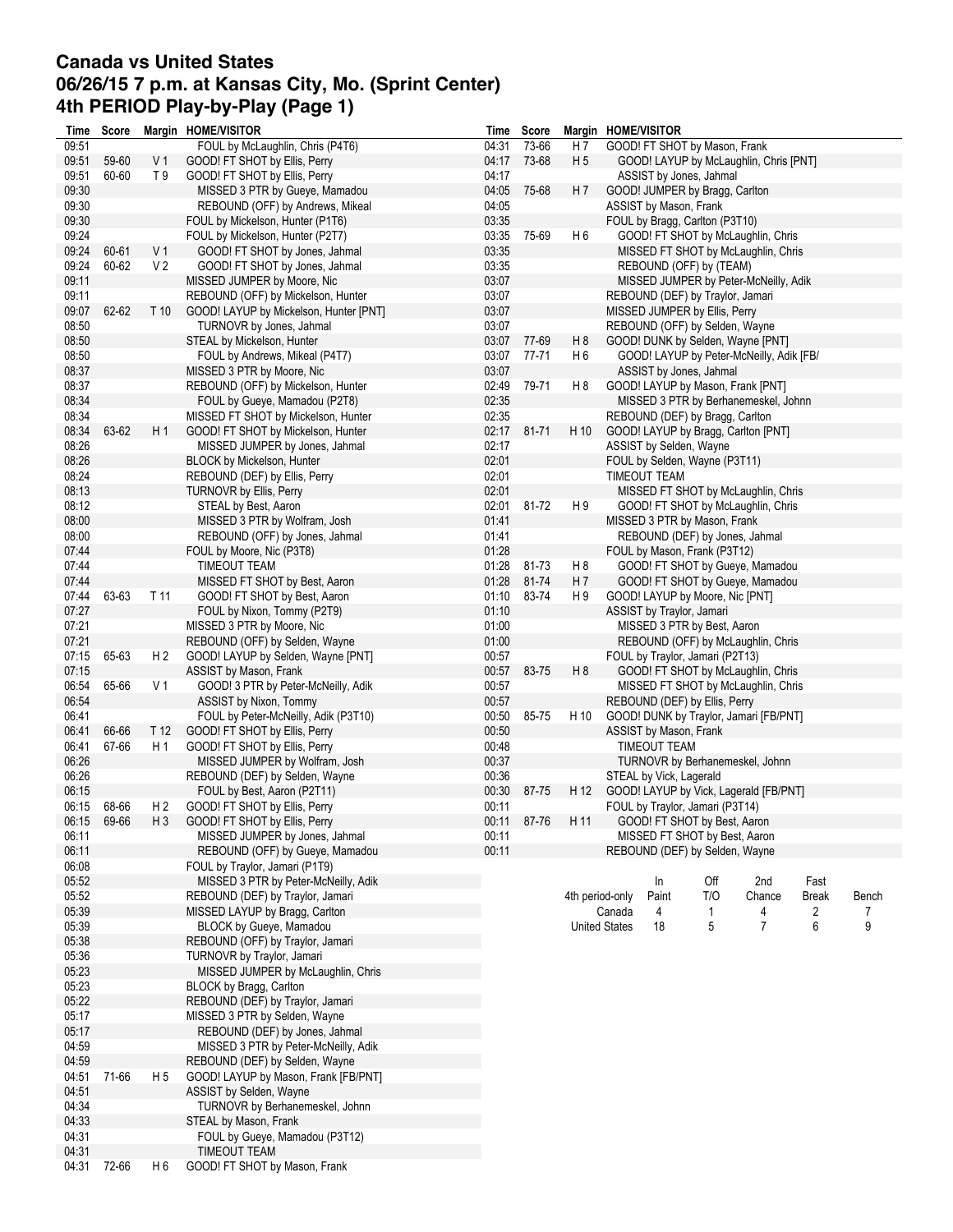# **Official Basketball Box Score -- 1st Half-Only Canada vs United States 06/26/15 7 p.m. at Kansas City, Mo. (Sprint Center)**

## **Canada**

|                                  | Total                                                    | 3-Ptr    |         |              |                |                 |                |                |                |                |              |                |     |
|----------------------------------|----------------------------------------------------------|----------|---------|--------------|----------------|-----------------|----------------|----------------|----------------|----------------|--------------|----------------|-----|
| Player                           | FG-FGA                                                   | FG-FGA   | FT-FTA  | Off          | Def            | Tot             | <b>PF</b>      | <b>TP</b>      | A              | TO             | <b>Blk</b>   | Stl            | Min |
| McLaughlin, Chris                | 1-1                                                      | $0-0$    | $0-0$   |              |                | 2               | 2              | 2              |                |                | 0            | 0              | 6   |
| Wolfram, Josh                    | $0 - 1$                                                  | $0 - 1$  | $0-0$   | $\mathbf 0$  | 0              | 0               | 0              | 0              | 0              | 0              | 0            | $\mathbf 0$    | 4   |
| Berhanemeskel, Johnn<br>g        | $0 - 2$                                                  | $0 - 2$  | $0-0$   | 0            | 3              | 3               | 0              | 0              | 2              |                | 0            | 0              | 11  |
| Best, Aaron                      | $2 - 5$                                                  | $2 - 4$  | $0 - 0$ | 0            | $\overline{4}$ | 4               |                | 6 <sup>1</sup> | 0              |                | $\Omega$     | $\mathbf 0$    | 13  |
| Jones, Jahmal<br>g               | $2-2$                                                    | $1 - 1$  | $0-0$   | 0            |                |                 | $\overline{2}$ | 5              |                |                | 0            | 1              | 8   |
| Ogungbemi-Jackson, J             | $2 - 4$                                                  | $1 - 2$  | $0 - 0$ | 0            | $\overline{2}$ | 2               |                | 5 <sup>1</sup> | $\overline{2}$ | 0              | 0            | $\mathbf 0$    | 12  |
| Gueye, Mamadou                   | $2 - 5$                                                  | $0 - 1$  | $0-0$   |              | 0              |                 |                | 4              |                | $\overline{2}$ | 2            | 0              | 9   |
| Peter-McNeilly, Adik             | $2 - 3$                                                  | $1 - 2$  | $0 - 0$ | 0            | $\mathbf 0$    | 0               | $\overline{2}$ | 5              | 0              | 0              | $\Omega$     | $\mathbf 0$    | 9   |
| Agada, Caleb                     | $2 - 4$                                                  | $0 - 1$  | $0-0$   |              | 2              | 3               |                | 4              | 2              |                | 0            | $\overline{2}$ |     |
| Nixon, Tommy                     | $1 - 1$                                                  | $1 - 1$  | $2 - 4$ | $\mathbf{0}$ |                |                 | 0              | 5              | 0              | $\overline{2}$ | $\mathbf{0}$ | $\mathbf 0$    | 9   |
| Andrews, Mikeal                  | $2 - 5$                                                  | $0-0$    | $0-0$   | 2            |                | 3               | $\overline{2}$ | 4              |                |                |              | 0              | 12  |
| Team                             |                                                          |          |         | $\mathbf 0$  | 0              | 0               |                |                |                |                |              |                |     |
| <b>Totals</b>                    | 16-33                                                    | $6 - 15$ | $2 - 4$ | 5            | 15             | 20 <sup>1</sup> | 12             | 40             | 7              | 11             | 3            | 3 <sup>1</sup> | 100 |
| 16-33<br>48.5%<br>FG % 1st Half: |                                                          |          |         |              |                |                 |                |                |                |                |              |                |     |
|                                  | g<br>$2\Gamma\cap 0$ $4\sim$ Helf.<br>10.001<br>$C$ $4E$ |          |         |              |                |                 | Rebounds       |                |                |                |              |                |     |

3FG % 1st Half: 6-15 40.0% FT % 1st Half:

### **United States**

|    |                                     | Total        | 3-Ptr   |           |                | Rebounds       |                |                |                |          |                |              |                |     |
|----|-------------------------------------|--------------|---------|-----------|----------------|----------------|----------------|----------------|----------------|----------|----------------|--------------|----------------|-----|
| ## | Player                              | FG-FGA       | FG-FGA  | FT-FTA    | Off            | Def            | Tot            | PF             | <b>TP</b>      | A        | TO             | Blk          | Stl            | Min |
| 31 | Traylor, Jamari                     | $0 - 3$      | $0-0$   | $0-0$     | 2              |                | 3              | 0              | 0              |          |                | 0            | $\overline{2}$ | 11  |
| 34 | Ellis, Perry                        | $2 - 6$      | $0 - 1$ | $4-6$     | $\mathbf{0}$   | $\overline{4}$ | 4              | 0              | 8              | 0        | $\mathbf 0$    | $\mathbf 0$  | 3 <sup>1</sup> | 15  |
| 00 | Mason, Frank                        | $2 - 6$<br>g | $1 - 4$ | $4 - 4$   | $\overline{2}$ | 3              | 5              | 0              | 9              | 6        |                | 0            |                | 19  |
| 01 | Selden, Wayne                       | $3-5$<br>g   | $2 - 3$ | $3-4$     |                | $\mathbf 0$    |                | $\overline{2}$ | 11             |          | $\overline{2}$ | $\mathbf{0}$ | 0              | 14  |
| 03 | Moore, Nic<br>g                     | $0 - 1$      | $0-0$   | $2 - 2$   | 0              | $\overline{2}$ | 2              | $\overline{2}$ | $\overline{2}$ | 3        | 0              | $\Omega$     | 0              | 13  |
| 02 | Vick, Lagerald                      | $0 - 1$      | $0 - 1$ | $0-0$     | $\mathbf 0$    | $\mathbf{0}$   | 0              |                | $\overline{0}$ | 0        | $\overline{2}$ | $\mathbf{0}$ | 0              | 7   |
| 05 | Manning, Evan                       | $0-0$        | $0-0$   | $0-0$     | 0              | 0              | 0              | 0              | 0              | N        |                | 0            | 0              |     |
| 12 | DeBose, Julian                      | $1 - 2$      | $0-0$   | $2 - 2$   | $\mathbf{0}$   |                |                | 0              | 4              | 0        |                | $\mathbf{0}$ | 1              | 6   |
| 15 | Bragg, Carlton                      | $1 - 2$      | $0-0$   | $0-0$     |                |                | 2              |                | 2              | 0        | $\overline{2}$ | $\Omega$     | 0              | 6   |
| 33 | Lucas, Landen                       | $0 - 2$      | $0-0$   | $0-0$     |                |                | $\overline{2}$ | 0              | 0              | $\Omega$ | 0              | $\mathbf{0}$ | 0              | 4   |
| 42 | Mickelson, Hunter                   | $0 - 1$      | $0-0$   | $0-0$     | $\mathbf{0}$   | $\mathbf 0$    | 0              | $\mathbf{0}$   | 0              | 0        | 0              | $\Omega$     | 0              | 4   |
|    | Team                                |              |         |           | 0              | $\mathbf 0$    |                |                |                |          |                |              |                |     |
|    | <b>Totals</b>                       | $9 - 29$     | $3-9$   | $15 - 18$ | 7              | 13             | 20             | 6              | 36             | 10       | 10             | $\mathbf 0$  | 7              | 100 |
|    | FG % 1st Half:<br>31.0%<br>$9 - 29$ |              |         |           |                |                |                |                |                |          |                |              |                |     |

| 3FG % 1st Half: | $3-9$ | 33.3% |
|-----------------|-------|-------|
| FT % 1st Half:  | 15-18 | 83.3% |

#### Officials:

Technical fouls: Canada-None. United States-None. Attendance: 8415

| Score by periods     | 1st          | 2nd     | <b>Total</b> |
|----------------------|--------------|---------|--------------|
| Canada               | $\mathbf{A}$ | 10<br>ت | 40           |
| <b>United States</b> | ററ<br>zu     | 16      | 36           |

Last FG - CAN 4th-03:07, USA 4th-00:30. Largest lead - CAN by 10 2nd-03:54, USA by 12 4th-00:30. CAN led for 18:26. USA led for 15:06. Game was tied for 06:20.

In Off 2nd Fast Points Paint T/O Chance Break Bench<br>CAN 14 7 6 3 27 CAN 14 7 6 3 27 USA 8 9 5 8 6

> Score tied - 4 times. Lead changed - 3 times.